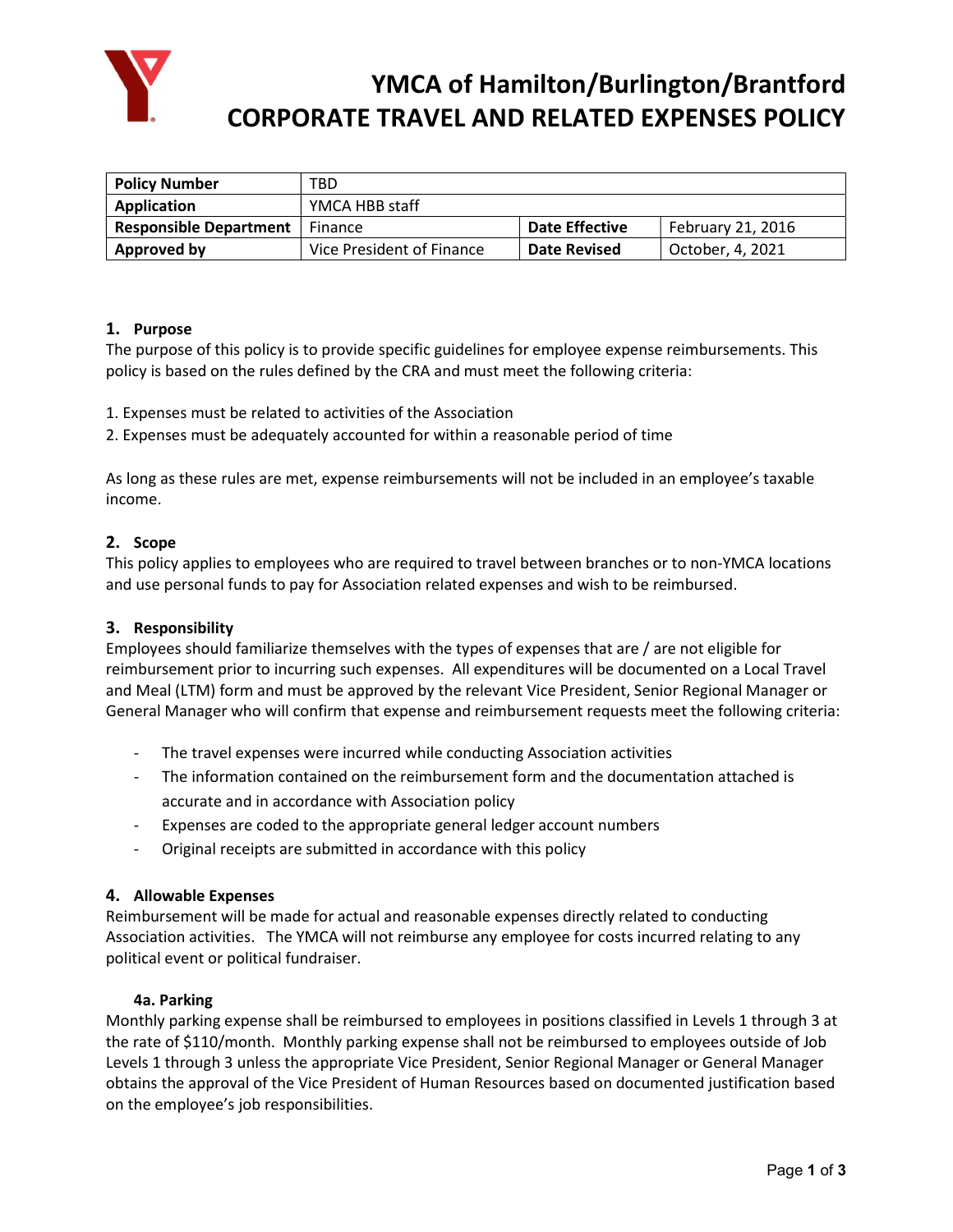## 4b. Meals

Actual costs may be claimed for meals on a YMCA business related trip. The business purpose should be indicated on the expense claim. The cost of meals and reasonable tips will be reimbursed and must include the number of persons and their names, and a brief explanation of how the meal relates to Association activities. Itemized receipts are required.

Employees will be reimbursed for business related meals when dining with other employees on a business trip, conference, reward, recognition or appropriate business purpose. The names of the individuals, or the group, in attendance must be indicated on the claim. Itemized receipts are required.

## 4c. Mileage Reimbursement

Reimbursement for use of personal vehicles will be at the mileage rate in effect at time of travel - \$0.48/km in 2018. No reimbursement will be made for the cost of repairs to personal vehicles. It is the obligation of the owner of a personal vehicle being used for Association business to carry adequate insurance for his or her protection and for the protection of any passengers. The YMCA will not be responsible for reimbursement of parking tickets or traffic violations.

Changes in mileage rates will be communicated to the Association on a timely basis. The use of rental cars is encouraged for trips of longer duration where rental costs are less than mileage reimbursement.

## 4d. Rental Vehicle

When renting a vehicle, individuals must be guided by the principle that the rental vehicle is the most economical and practical size, taking into account the business purpose, number of occupants and safety (including weather) considerations. To avoid higher gasoline charges, the rental vehicle should be refueled before returning it.

### 4e. Air travel

Employees should seek to reserve air travel at the lowest economy fare possible and take advantage of advance purchase and best price options. Economy return airfare that includes stopovers at extra costs en route to YMCA events will not be reimbursed and are the responsibility of the traveler.

#### 4f. Accommodation

Hotel accommodations for employees will be booked at a reasonable rate; discounted group rates will be used where available. All accommodation requirements are subject to prior approval by the appropriate Vice President, Senior Regional Manager or General Manager. Hotel charges of a personal nature, such as pay-per-view movies or dry-cleaning are not reimbursable.

#### 4g. Miscellaneous Expenses

Miscellaneous expenses must be for valid business reasons. Itemized receipts must be submitted for all purchases. Examples of miscellaneous expenses include but are not limited to:

- Purchase of materials for the benefit of the Association where corporate credit card, petty cash or program advance is not readily available
- Professional dues or subscription for the benefit of the Association where corporate credit card, petty cash or program advance is not readily available
- Any fees associated with travel, including visa fees, immunization, fees for currency exchange. Passport fees will be excluded.

# 4h. Foreign Travel/Purchase in different currency

Foreign travel is any travel outside Canada. Travelers are responsible for converting expenses denominated in foreign currencies to CAD dollars when completing LTM forms. A copy of the conversion